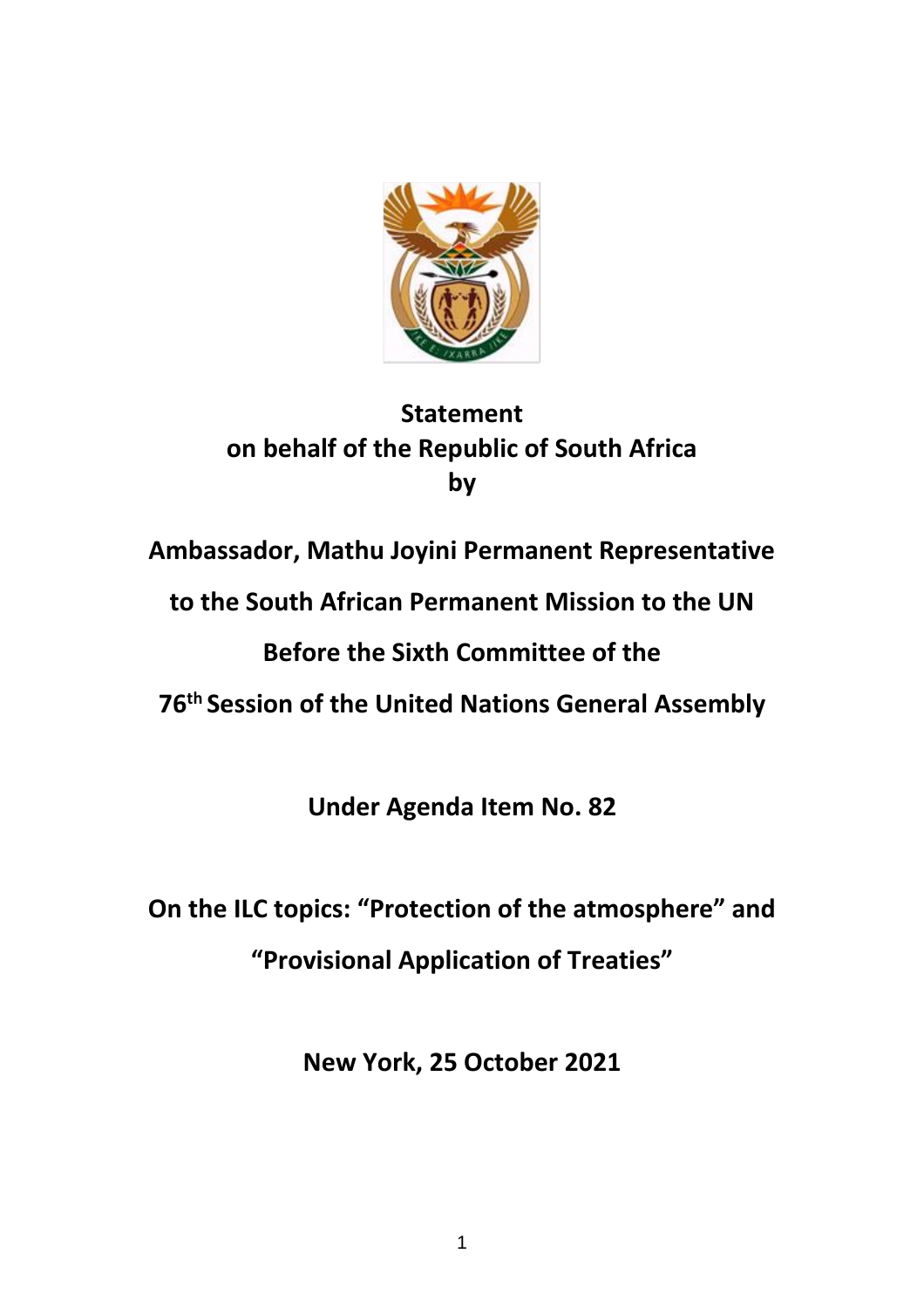## **Chair**

At the outset, we wish to associate ourselves with the remarks made on behalf of the African Group on the International Law Commission's draft guidelines on "**Protection of the Atmosphere**".

Protection of the atmosphere is essential for sustainable development and the well-being of people and the natural environment. The atmosphere is part of the global commons and human activities that are harmful to the atmosphere often have impacts beyond the national boundaries within which such activities take place. It is clear, therefore, that protection of the atmosphere should be a matter of international concern for which we require clear, ambitious and equitable international law norms that have the consent of all countries.

UN Member States have been actively engaged over many years in crafting such norms in various settings at the international and regional levels. The staggering number of international agreements that have resulted from these engagements is a clear indication of the importance of the issue, but it has made understanding the legal landscape in this area often quite difficult.

We therefore welcome the draft guidelines of the Commission on this issue and we thank the Special Rapporteur for his commitment and his work on this topic over many years. While the scope of the Commission's work on this topic was quite narrow in order not to interfere with the rules established and developed in other treaty regimes, we believe that the guidelines are a significant contribution in codifying generally

2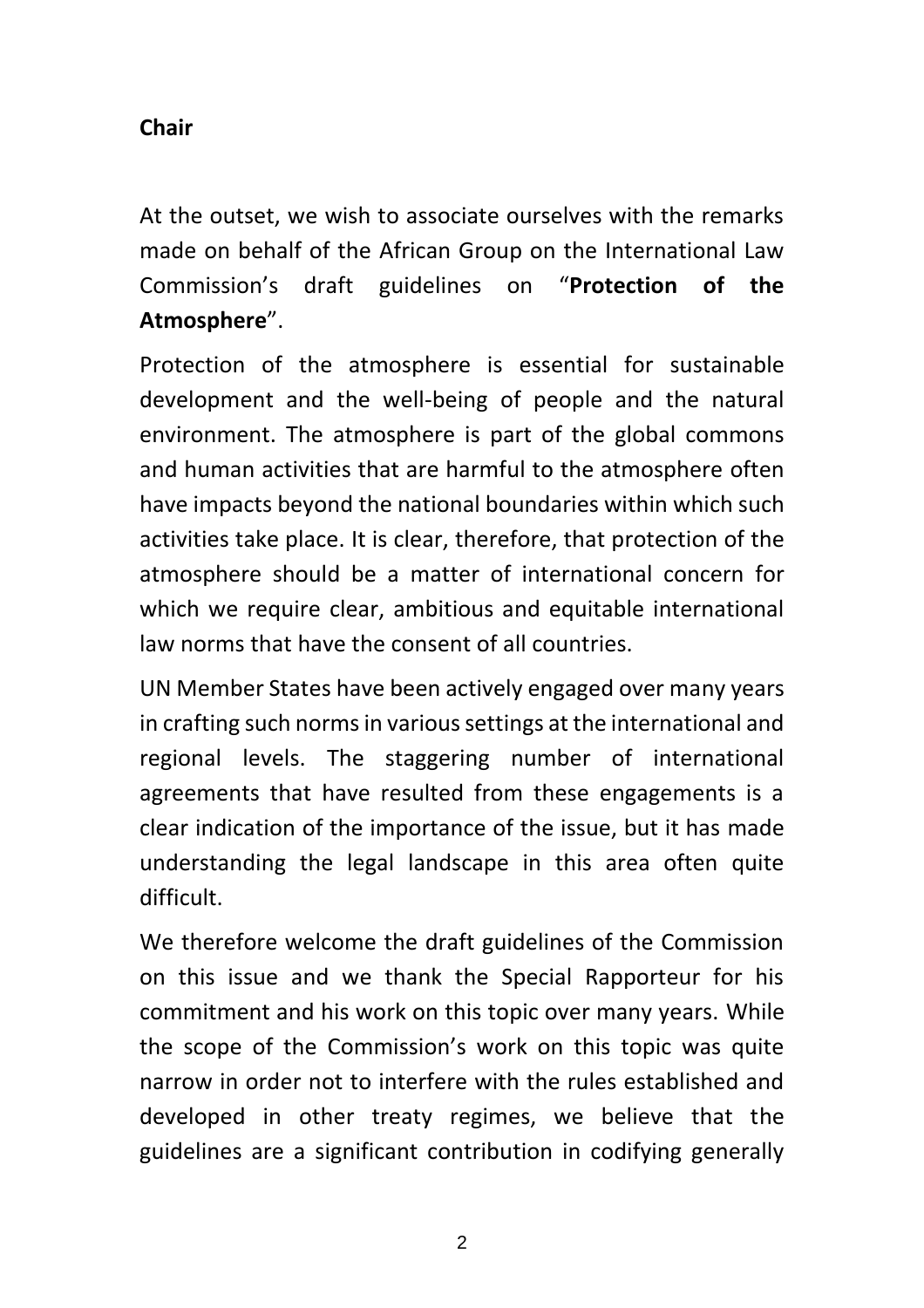accepted principles and in bringing coherence to such a diverse field of law.

## **Chair**

Following the work on this topic over the years has also been instructive, at least for South Africa, in how we engage in the multilateral processes – not only related to the atmosphere, but also in the broader field of the environment and sustainable development. We have learned that consistency and coherence across legal regimes is critical for the effectiveness of the rules that we craft. We intend to take this approach on board as we continue to engage on these issues outside of the Sixth Committee. We also believe that the Commission's guidelines are a very constructive reference point that could be referred to in the process of developing new norms, or strengthening or reviewing existing ones.

#### **Chair**

Allow me to turn to "**Provisional Application of Treaties**". South Africa welcomes with great appreciation, the report by the Special Rapporteur on this very important subject. The extensive work that has gone into the development of this report and the accompanying guidelines is commended and highly valued by my delegation. We also commend States and International Organizations that have provided comments and shared their practices on this subject. Learning from others is always fundamental in developing long lasting international practices.